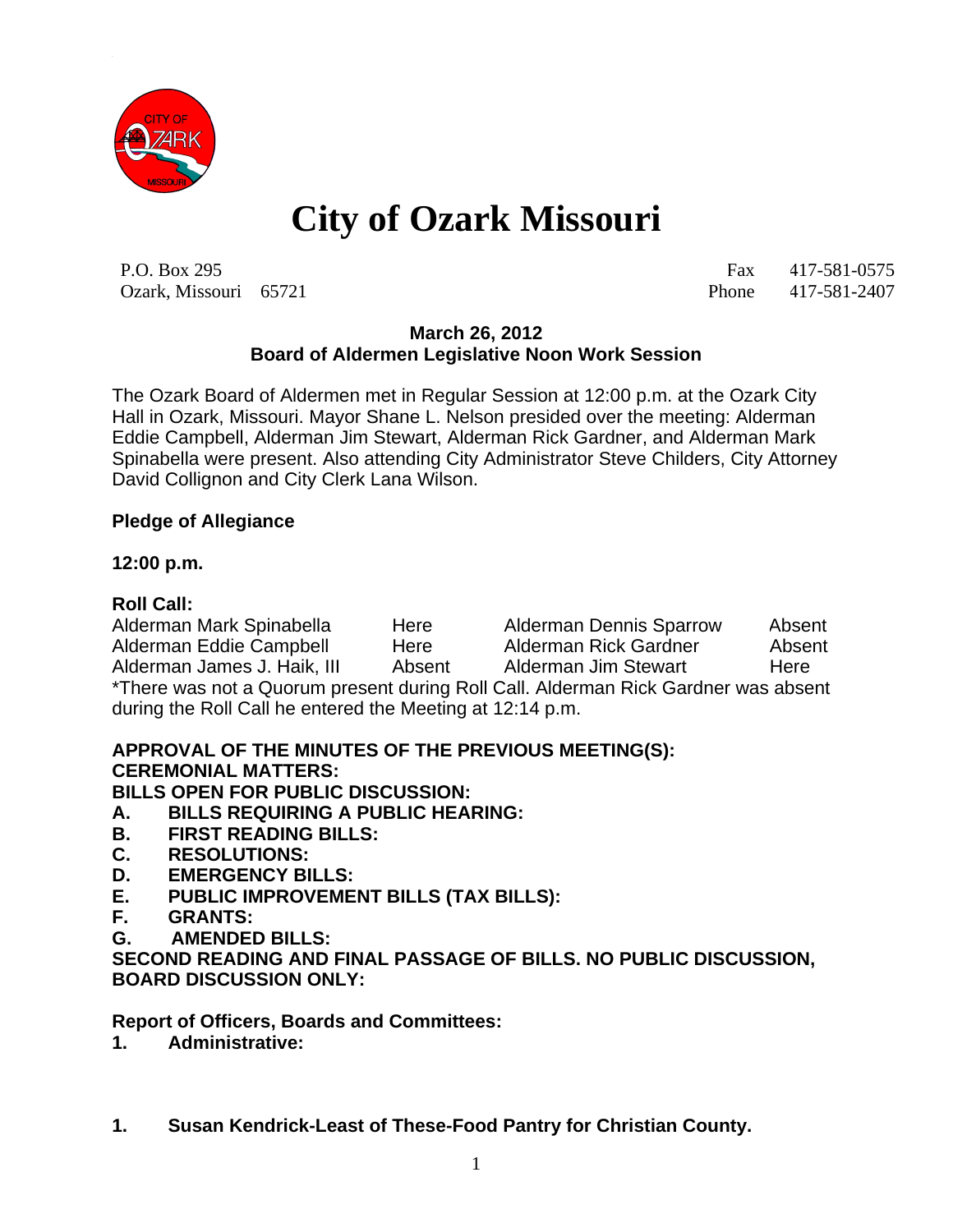Mayor Shane L. Nelson introduced Susan Kendrick to the Board of Aldermen and invited her to speak about the Least of These Program.

Susan Kendrick approached the Mayor and Board of Aldermen to explain the function of the Least of These-Food Pantry Program. The Least of These Program originated in 1998 and is staffed with a Director and 90 volunteers all with the same goal to change the lives of the less fortunate families in Christian County. The Least of These Program provide the less fortunate Christian County families with food, cleaning supplies, personal care items, clothing and household items. The Program provides educational programs to clients that include nutrition classes, how to utilize coupons, writing resumes and financial management.

In 2011 the Food Pantry served 1,712 families and 7,793 Food Baskets were delivered. So far this year 942 families, 4,681 individuals have been served and 1,657 Food Baskets have been delivered. The demands for the Program's services have increased with the declining economy. The Program includes annually Thanksgiving Food Basket s and at Christmas time individual families are interviewed with the neediest family names given to area charitable organizations and churches. The Program relies heavily on donations received from food drives, some grants and money donations from the Community.

Mayor Shane L. Nelson asked Susan Kendrick what type of donations were most in demand from the Program.

Susan Kendrick stated household items are always useful but the most in demand are hygiene supplies.

City Administrator Childers asked Susan Kendrick if Least of These accepted venison. Susan Kendrick stated the Program accepts venison and works very closely with the Conservation Department for compliance purposes.

Alderman Campbell shared with the Mayor and Board of Aldermen this year all the proceeds from the annual Car Show hosted by the Car Club he is a Member of will be donated to the Least of These Program.

Susan Kendrick thanked the Mayor and Board of Aldermen for inviting her to speak and invited the City to join forces with the Program to help the less fortunate families in Christian County.

**2.** Discussion Regarding "Lexipol"-Law Enforcement Policy Manual-

Police Chief Hodges and Police Lieutenant Truman Isbell approached the Mayor and Board of Aldermen to explain how the Lexipol Law Enforcement Policy Manual and annual updates would benefit the Police Department. The Police Department's current Policy Manual has been kept updated and maintained but without a dedicated staff member the task is not done as often as it should. For a one time \$7,950.00 fee Lexipol, a risk management company, will provide the City with an updated Missouri Law Enforcement Policy Manual and annual updates for an annual \$3,100.00 Maintenance fee every year thereafter. The one time initial cost can be paid out of Federal Forfeiture Funds but the \$3,100.00 annual maintenance fee will be considered a reoccurring Budgeted expense and not be eligible for Federal Forfeiture Funds. Police Lieutenant Isbell stated Lexipol specializes in Law Enforcement Risk Management. Lexipol scrutinizes and studies State and Federal Law Enforcement Laws , without the City having a full time employee dedicated to study and research State and Federal Laws for additions or amendments we are putting the City at risk. Lexipol will automatically notify and provide the City with any amended or new State and Federal Law policies. Recently Lieutenant Isbell updated a certain Section of the Police Department's Policy from the beginning which included extensive research to the final updated policy it took between 40 to 60 hours. To update the larger policies would take at least 120 man hours. It will take approximately 8 months working with Lexipol to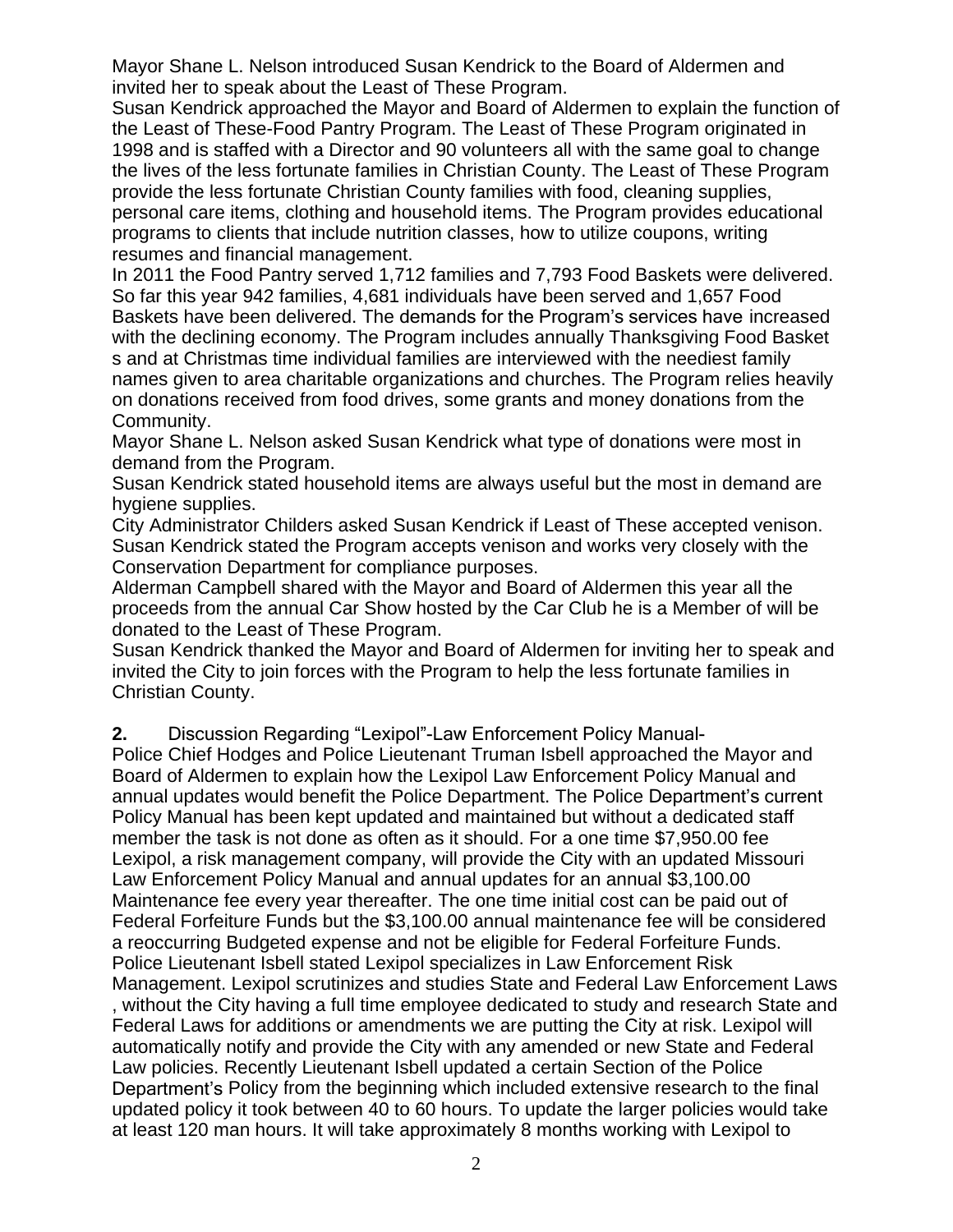update our Policy Manual, the Annual Maintenance period will take affect on the date our Policy Manual is completed and the final documents are executed.

City Administrator Childers stated the initial service expense will be paid out of Federal Forfeiture Funds assuming the Policy Manual update will be completed in 2013 the annual maintenance fee will not be an allotted Budget expense until 2014. If funds are not available the annual Maintenance Fee expense can be eliminated from any given year's Budget.

Lieutenant Isbell stated the Police Department is the City's biggest liability risk, without updated Policies weaken the Police Department's control over risk management issues. City Administrator Childers stated staff is prepared to move forward with purchasing th is service using Federal Forfeiture Funds. The reasoning behind staff formally presenting this purchase to the Board of Aldermen is to bring to the Board's attention the potential impaction for the annual maintenance fee on future Budgets. Alderman Stewart asked Lieutenant Isbell if the Police Department would utilize the Daily Training Bulletin option.

Lieutenant Isbell stated every Police Officer dedicates a lot of hours each year to training but none of those hours include Policy training. The Daily Training Bulletin option offered by Lexipol will provide each Officer at the beginning of each shift a random Policy to view than the Officer will answer a question given from within that Policy. The system administrator will be given the rights to view the daily Policy Training Bulletin process to gather data. Each Budget year the Policy Training Bulletin will be evaluated for training value purposes.

Alderman Gardner thanked the Police Department for bringing the Policy Manual purchase to the Board of Aldermen's attention he requested the Police Department to evaluate all Federal Forfeiture Fund purchases to avoid unnecessary spending. City Administrator Childers stated he recently received an e-mail from Connell Insurance endorsing Lexipol as a potential risk management tool.

### **3. Discuss the Neal and Betty Grubaugh Memorial.**

Mayor Shane L. Nelson spoke to the Board of Aldermen about raising private funds to purchase a memorial plaque to place on City owned property recognizing Neal and Betty Grubaugh.

The Board of Aldermen discussed the idea of dedicating a hallway at the Community Center to locate memorial recognition plaques.

Alderman Gardner brought up for discussion the **low frequency noise issue** and requested the Board of Aldermen not to take the complaint lightly he did not see it as a frivolous issue, the residents complaints are genuine.

Mayor Shane L. Nelson stated information can be gathered from the complainants during the April 2, 2012 Legislative Session, with that information the City can meet with the Christian County Commission to establish a plan to resolve the issue. Alderman Gardner stated apparently the residents approached the County Commission with their complaint and were not satisfied with the County's reaction to their issue. City Administrator Childers stated he will contact the County Commission to receive any information they may have gathered and ask if they have any plans established to resolve this issue prior to the April 2, 2012 Legislative Session.

| 2.  | <b>Public Safety:</b>                        | Police Chief Lyle Hodges.           |
|-----|----------------------------------------------|-------------------------------------|
| -3. | <b>Public Works:</b>                         | Public Works Director Larry Martin. |
| 4.  | <b>Parks:</b><br><b>Unfinished Business:</b> | Parks Director Sam Wagner.          |